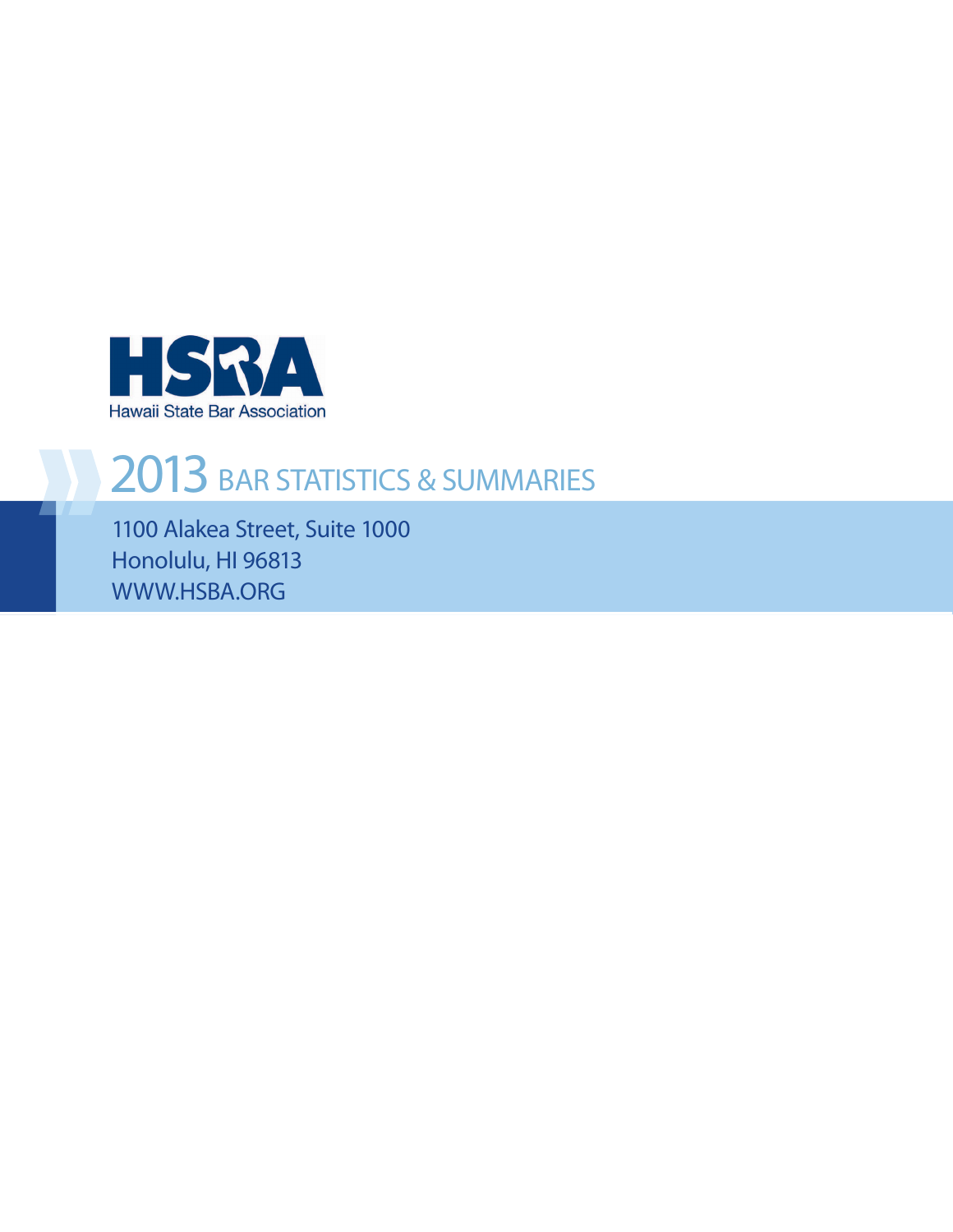TOTAL MEMBERSHIP

7,497

Active Attorneys: 4,737

Inactive Attorneys:

2,760

IN HAWAII

Oahu Attorneys: 4,364

Maui Attorneys:

309

Kauai Attorneys:

131

East Hawaii Attorneys:

211

West Hawaii Attorneys:

148

TOTAL ATTORNEYS IN HAWAII

5,163 1 1 SNAPSHOT

ACTIVE MEMBERS:

4,737 **JUDGES** 92

GOVERNMENT ATTORNEYS:

881

IN HOUSE COUNSEL:

564

SOLO PRACTICE:

1,348

FIRMS OF 2-5 ATTORNEYS:

652

FIRMS OF 6-14 ATTORNEYS:

439

FIRMS OF 15 OR MORE:

761

#### STATUS TYPES

ACTIVE

GOVERNMENT

**JUDGE** 

INACTIVE

As of March 12, 2013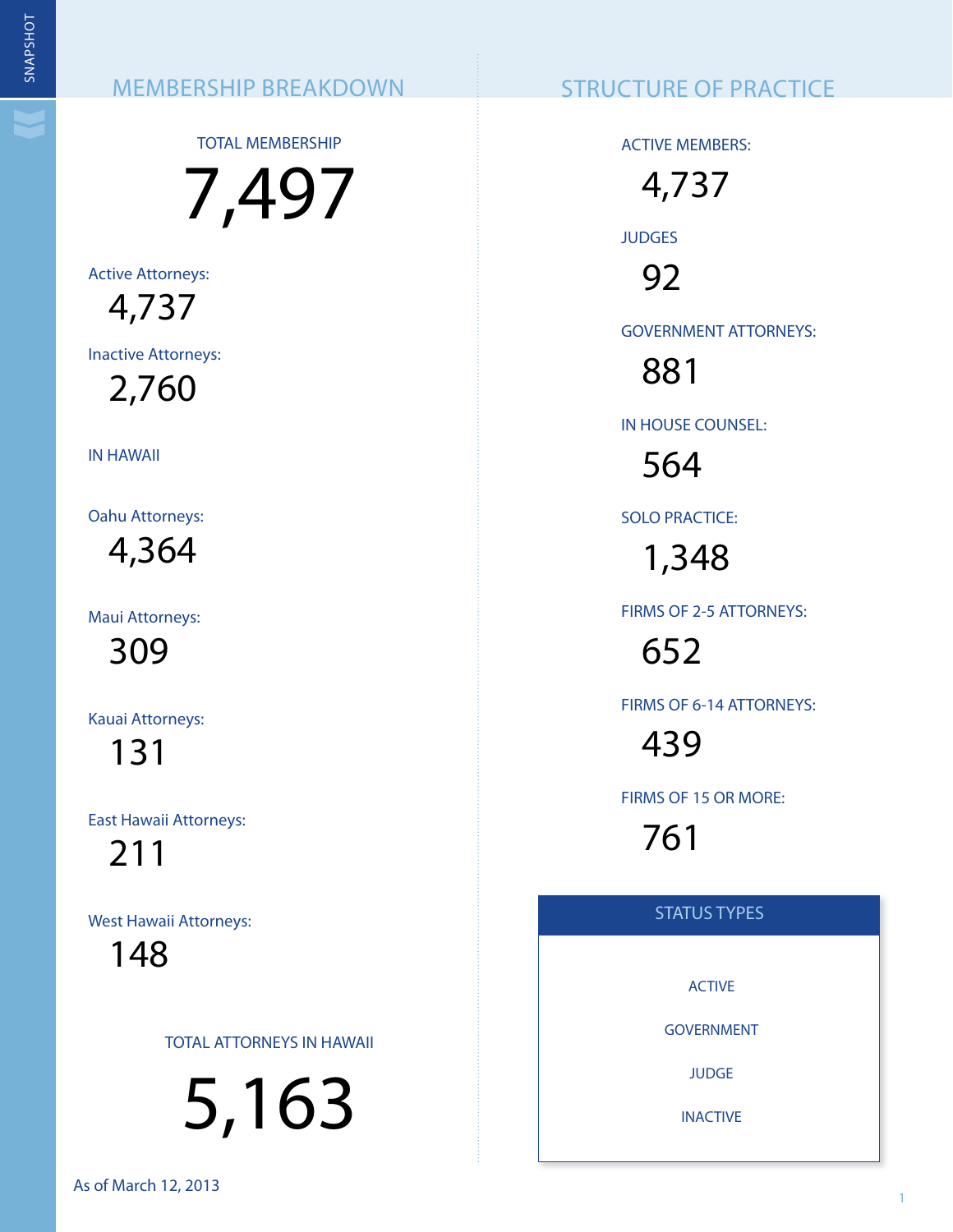## 2013 MEMBERSHIP CLASSIFICATION REPORT



#### **Total Membership**

|                    |      | <b>Total</b> | Women | <b>Total in</b><br><b>Hawaii</b> | Women in<br><b>Hawaii</b> | <b>Total</b><br>under 5 | Hawaii<br>Women<br>under 5 | Total 5+ | Hawaii<br>Women 5+ |
|--------------------|------|--------------|-------|----------------------------------|---------------------------|-------------------------|----------------------------|----------|--------------------|
| <b>Active</b>      | 2013 | 3,764        | 1,318 | 3,273                            | 1,142                     | 212                     | 68                         | 3,552    | 1,074              |
|                    | 2012 | 3,692        | 1,228 | 3,178                            | 1,071                     | 276                     | 83                         | 3,416    | 988                |
|                    | 2011 | 3,669        | 1,171 | 3,213                            | 1,026                     | 298                     | 125                        | 3,371    | 901                |
| Government         | 2013 | 881          | 438   | 808                              | 409                       | 76                      | 34                         | 805      | 375                |
|                    | 2012 | 889          | 436   | 817                              | 412                       | 98                      | 34                         | 791      | 378                |
|                    | 2011 | 877          | 430   | 808                              | 405                       | 98                      | 42                         | 779      | 363                |
| Judge              | 2013 | 92           | 33    | 90                               | 32                        |                         |                            | 92       | 32                 |
|                    | 2012 | 89           | 30    | 89                               | 29                        |                         |                            | 89       | 29                 |
|                    | 2011 | 86           | 27    | 87                               | 27                        |                         |                            | 86       | 27                 |
| <b>Total</b>       | 2013 | 4,737        | 1,789 | 4,171                            | 1,583                     | 288                     | 102                        | 4,449    | 1,481              |
|                    | 2012 | 4,670        | 1,694 | 4,084                            | 1,512                     | 374                     | 117                        | 4,296    | 1,395              |
|                    | 2011 | 4,632        | 1,628 | 4.108                            | 1,458                     | 396                     | 167                        | 4,236    | 1,291              |
| <b>Inactive</b>    | 2013 | 2,760        | 1,269 | 992                              | 501                       | 86                      | 28                         | 2,674    | 473                |
|                    | 2012 | 2,717        | 1,225 | 979                              | 488                       | 89                      | 45                         | 2,628    | 443                |
|                    | 2011 | 2,710        | 1,170 | 973                              | 462                       | 148                     | 55                         | 2,562    | 407                |
| <b>Grand Total</b> | 2013 | 7,497        | 3,058 | 5,163                            | 2,084                     | 374                     | 130                        | 7,123    | 1,954              |
|                    | 2012 | 7,387        | 2,919 | 5,063                            | 2,000                     | 463                     | 162                        | 6,924    | 1,838              |
|                    | 2011 | 7,342        | 2,798 | 5,081                            | 1,920                     | 544                     | 222                        | 6,798    | 1,698              |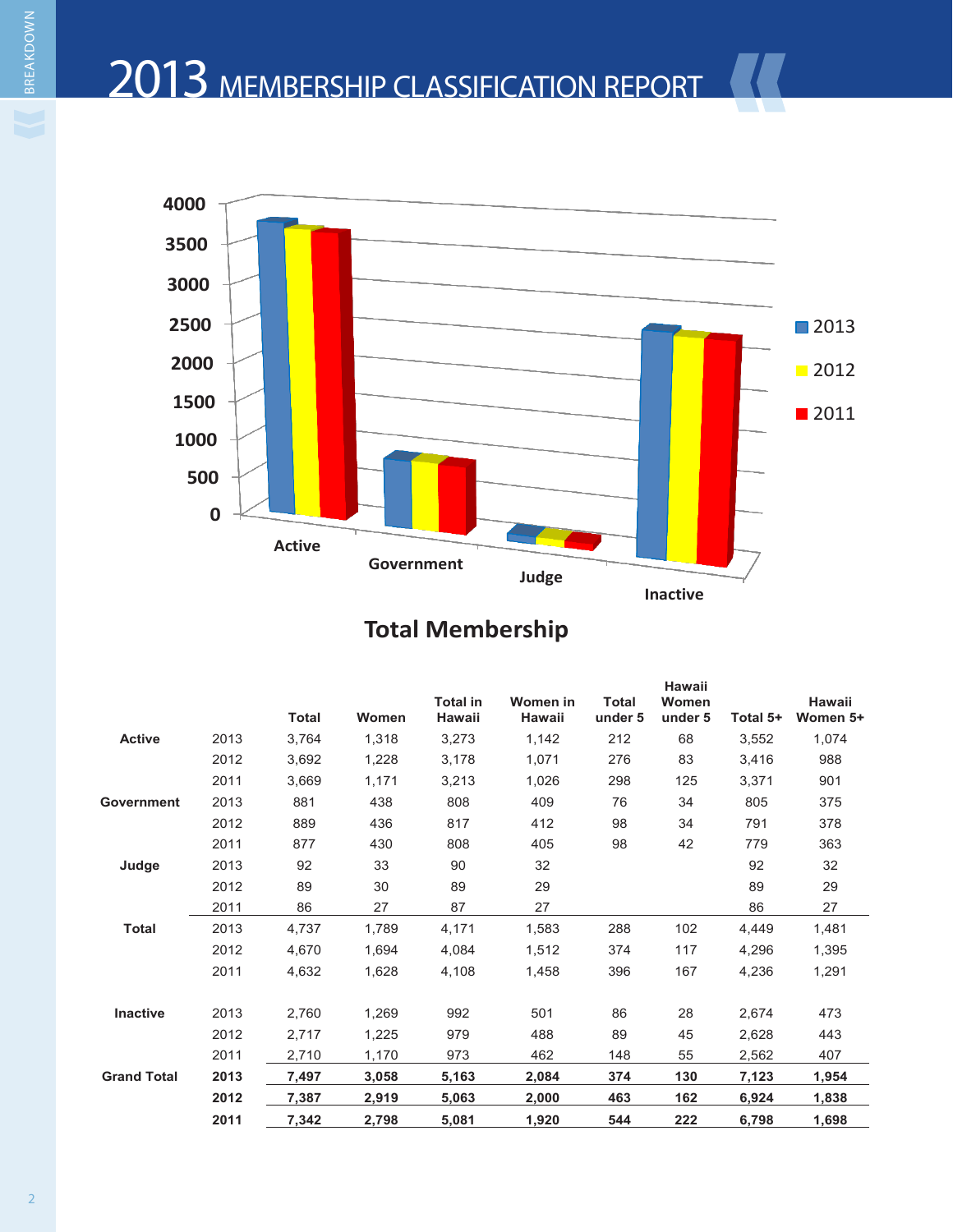# 2013 AGE STATISTICS



| <b>Age Statistics</b> |      | $20 - 29$ | $30 - 39$ | 40-49 | 50-59 | 60-69 | 70-79 | 80-89 | $90+$ |
|-----------------------|------|-----------|-----------|-------|-------|-------|-------|-------|-------|
| <b>Active</b>         | 2013 | 145       | 655       | 775   | 1,029 | 941   | 182   | 33    | 4     |
|                       | 2012 | 89        | 613       | 763   | 1,029 | 972   | 185   | 36    | 5     |
|                       | 2011 | 146       | 622       | 785   | 1,145 | 810   | 127   | 31    | 3     |
| Government            | 2013 | 49        | 201       | 234   | 264   | 120   | 11    | 2     |       |
|                       | 2012 | 37        | 209       | 234   | 255   | 138   | 13    | 3     |       |
|                       | 2011 | 55        | 218       | 224   | 268   | 103   | 6     | 3     |       |
| Judge                 | 2013 |           | 1         | 10    | 53    | 26    | 1     | 1     |       |
|                       | 2012 |           | 8         | 52    | 25    | 3     | 1     |       |       |
|                       | 2011 |           |           | 8     | 54    | 23    | 1     |       |       |
| <b>Inactive</b>       | 2013 | 63        | 450       | 652   | 730   | 659   | 157   | 41    | 8     |
|                       | 2012 | 40        | 417       | 647   | 734   | 656   | 167   | 45    | 11    |
|                       | 2011 | 69        | 427       | 678   | 758   | 567   | 139   | 64    | 8     |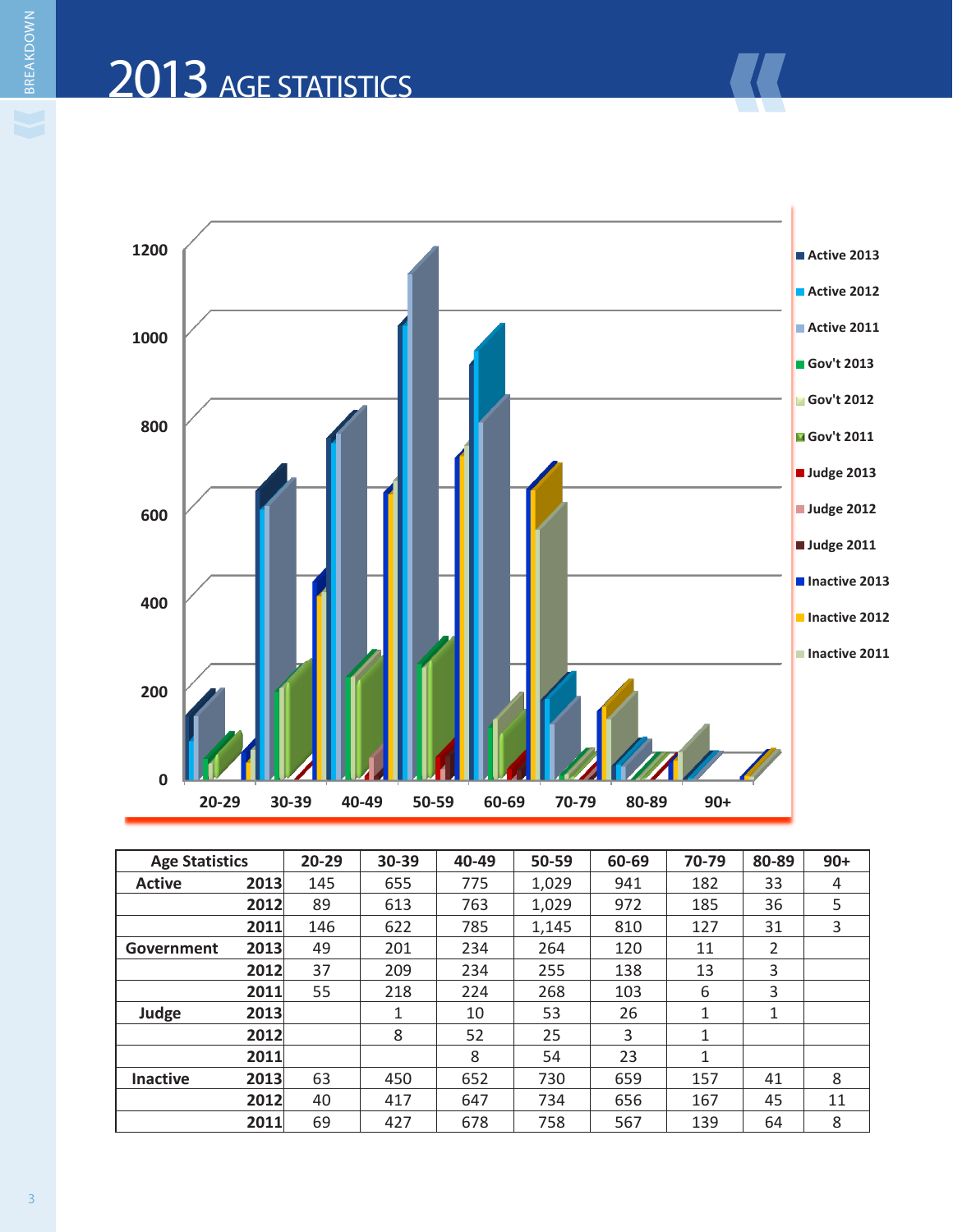### 2013 CLASSIFICATION REPORT BY GENDER PER ISLAND



|       |             | <b>Active</b> | Gov't | Judge          | Inactive | <b>Total</b> |              |             | Active | Gov't | Judge        | Inactive | <b>Total</b> |
|-------|-------------|---------------|-------|----------------|----------|--------------|--------------|-------------|--------|-------|--------------|----------|--------------|
| Oahu  | 2013 Female | 986           | 335   | 25             | 443      | 1,789        | East HI      | 2013 Female | 33     | 22    | $\mathbf{1}$ | 13       | 69           |
|       | Male        | 1800          | 305   | 41             | 429      | 2,575        |              | Male        | 82     | 30    | 5            | 25       | 142          |
|       | 2012 Female | 925           | 330   | 24             | 438      | 1,717        |              | 2012 Female | 29     | 25    | $\mathbf{1}$ | 10       | 65           |
|       | Male        | 1,785         | 319   | 42             | 421      | 2,567        |              | Male        | 80     | 26    | 6            | 24       | 136          |
|       | 2011 Female | 876           | 330   | 22             | 416      | 1,644        |              | 2011 Female | 29     | 24    | $\mathbf{1}$ | 8        | 62           |
|       | Male        | 1,849         | 316   | 42             | 437      | 2,644        |              | Male        | 85     | 27    | 5            | 27       | 144          |
|       |             |               |       |                |          |              |              |             |        |       |              |          |              |
|       |             |               |       |                |          |              |              |             |        |       |              |          |              |
| Maui  | 2013 Female | 62            | 28    | 3              | 13       | 106          | West HI      | 2013 Female | 36     | 8     | $\mathbf{1}$ | 13       | 58           |
|       | Male        | 134           | 40    | 6              | 23       | 203          |              | Male        | 65     | 11    | 4            | 10       | 90           |
|       | 2012 Female | 61            | 33    | 2              | 17       | 113          |              | 2012 Female | 32     | 9     |              | 11       | 52           |
|       | Male        | 131           | 34    | 6              | 24       | 195          |              | Male        | 66     | 10    | 4            | 12       | 92           |
|       | 2011 Female | 60            | 29    | 1              | 15       | 105          |              | 2011 Female | 33     | 8     | $\mathbf{1}$ | 12       | 54           |
|       | Male        | 134           | 34    | 8              | 26       | 202          |              | Male        | 69     | 8     | 4            | 10       | 91           |
|       |             |               |       |                |          |              |              |             |        |       |              |          |              |
| Kauai | 2013 Female | 25            | 16    | 2              | 10       | 53           | <b>Total</b> | 2013 Female | 1,142  | 409   | 32           | 492      | 2,075        |
|       | Male        | 50            | 13    | 2              | 13       | 78           |              | Male        | 2,131  | 399   | 58           | 500      | 3,088        |
|       | 2012 Female | 24            | 15    | 2              | 12       | 53           |              | 2012 Female | 1,022  | 406   | 27           | 488      | 1,918        |
|       | Male        | 45            | 16    | $\overline{2}$ | 10       | 73           |              | <b>Male</b> | 2,182  | 401   | 61           | 510      | 3,154        |
|       | 2011 Female | 28            | 14    | 2              | 11       | 55           |              | 2011 Female | 1,026  | 405   | 27           | 462      | 1,920        |
|       | Male        | 50            | 18    | 1              | 11       | 80           |              | Male        | 2,187  | 403   | 60           | 511      | 3,161        |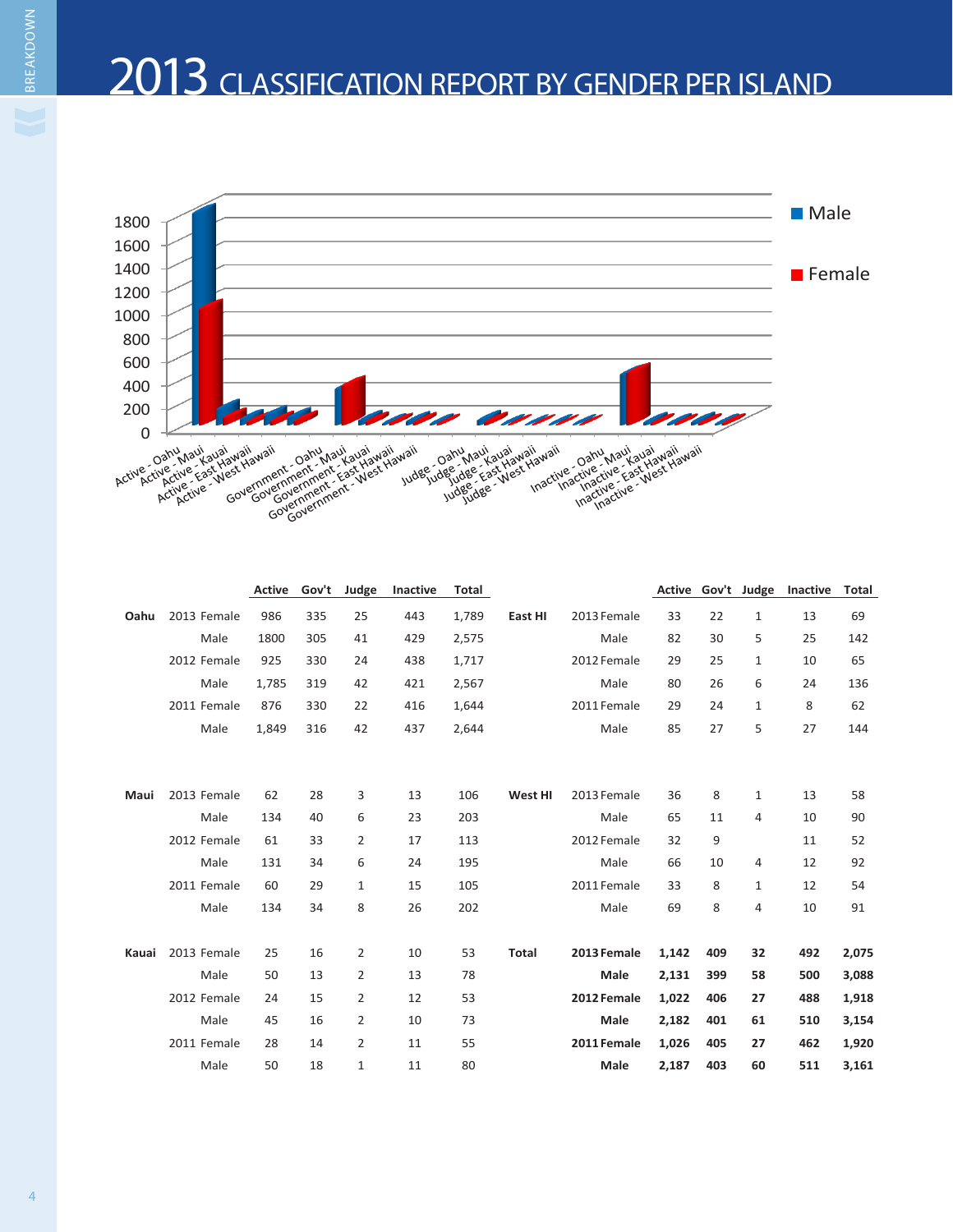

| <b>Structure of Practice</b>   | 2013  |            | 2012  |            | 2011  |     |
|--------------------------------|-------|------------|-------|------------|-------|-----|
| <b>Solo</b>                    | 1,348 | 36%        | 1,375 | 37%        | 1,414 | 39% |
| 2-5 attorneys                  | 652   | 17%        | 611   | 17%        | 620   | 17% |
| 6-14 attorneys                 | 439   | 12%        | 428   | 12%        | 421   | 11% |
| 15 or more attorneys           | 761   | <b>20%</b> | 746   | <b>20%</b> | 769   | 21% |
| <b>Not In Private Practice</b> | 564   | <b>15%</b> | 532   | 14%        | 445   | 12% |
| Total                          | 3,764 |            | 3,692 |            | 3,669 |     |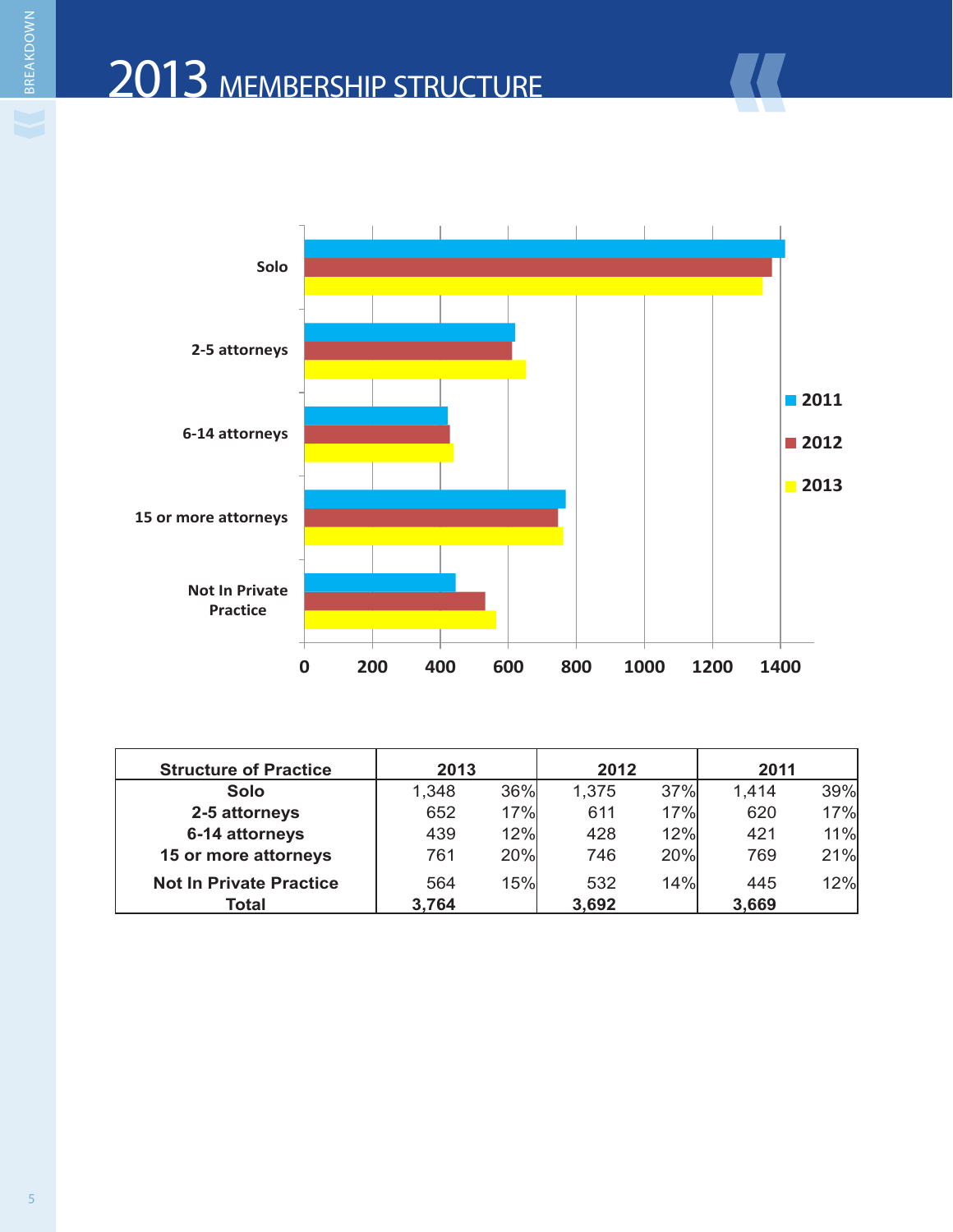## 2013 ETHNICITY SUMMARY



|                     | Caucasian   Japanese |           | <b>Chinese</b> | <b>IHawaiian.</b><br>Part<br>Haw'n | Korean  | <b>Filipino</b> | Afro<br>American I | <b>Pacific</b><br><b>Islander</b> | <b>Other</b> | <b>No</b><br><b>Answer Total</b> |           |
|---------------------|----------------------|-----------|----------------|------------------------------------|---------|-----------------|--------------------|-----------------------------------|--------------|----------------------------------|-----------|
| Active              | 1.453                | 825       | 352            | 225                                | 119     | 90              | 21                 | 28                                | 312          | 339                              | 3,764     |
| Government<br>Judge | 236<br>20            | 222<br>27 | 80<br>8        | 93<br>10                           | 26<br>3 | 34<br>8         | 6                  | 9<br>2                            | 72<br>4      | 103<br>10                        | 881<br>92 |
| Inactive            | 1255                 | 412       | 222            | 170                                | 62      | 72              | 18                 | 35                                | 191          | 323                              | 2,760     |
| Total               | 2,964                | 1486      | 662            | 498                                | 210     | 204             | 45                 | 74                                | 579          | 775                              | 7,497     |

|                   |     | Caucasian   Japanese   Chinese                                |     |     |     |     | <b>Hawaiian</b> | , Part<br>Haw'n |    | Korean         |    |    |   | Afro<br>Filipino American Islander |    | <b>Pacific</b>    |     | <b>Other</b> |                  | No<br>Answer |     | <b>Total</b>        | Total                                       |
|-------------------|-----|---------------------------------------------------------------|-----|-----|-----|-----|-----------------|-----------------|----|----------------|----|----|---|------------------------------------|----|-------------------|-----|--------------|------------------|--------------|-----|---------------------|---------------------------------------------|
|                   | F   | M                                                             | F   | M   | F   | M   | F               | M               | F  | M              | F  | M  | F | М                                  | F  | М                 | F   | М            | F                | M            | F   | M                   |                                             |
|                   |     |                                                               |     |     |     |     |                 |                 |    |                |    |    |   |                                    |    |                   |     |              |                  |              |     |                     |                                             |
| <b>Active</b>     | 446 | 1.007                                                         | 298 | 527 | 119 | 233 | 97              | 128             | 50 | 69             | 42 | 48 | 6 | 15                                 | 16 | $12 \overline{ }$ | 126 | 186          |                  |              |     | 118 221 1,318 2,446 | 3,764                                       |
| <b>Government</b> | 98  | 138                                                           | 116 | 106 | 37  | 43  | 60              | 33              | 15 | 11             | 13 | 21 |   | 5                                  | 3  | 6                 | 38  | 34           | 57               | 46           | 438 | 443                 | 881                                         |
| Judge             | 5   | 15                                                            | 14  | 13  | 3   | 5   | 4               | 6               |    | $\overline{2}$ |    | 8  |   |                                    |    | 2                 |     | 3            | 5                | 5            | 33  | 59                  | 92                                          |
| <b>Inactive</b>   | 486 | 769                                                           | 190 | 222 | 124 | 98  | 100             | 70              | 38 | 24             | 46 | 26 | 9 | 9                                  | 15 | 20                | 101 | 90           | 160 <sub>1</sub> | 163          |     | .269 1.491          | 2,760                                       |
| Total             |     | $ 1,035 1,929 618 868 283 379 261 237 104 106 101 103 16 29 $ |     |     |     |     |                 |                 |    |                |    |    |   |                                    | 34 | 40                |     |              |                  |              |     |                     | 266   313   340   435  3,058  4,439   7,497 |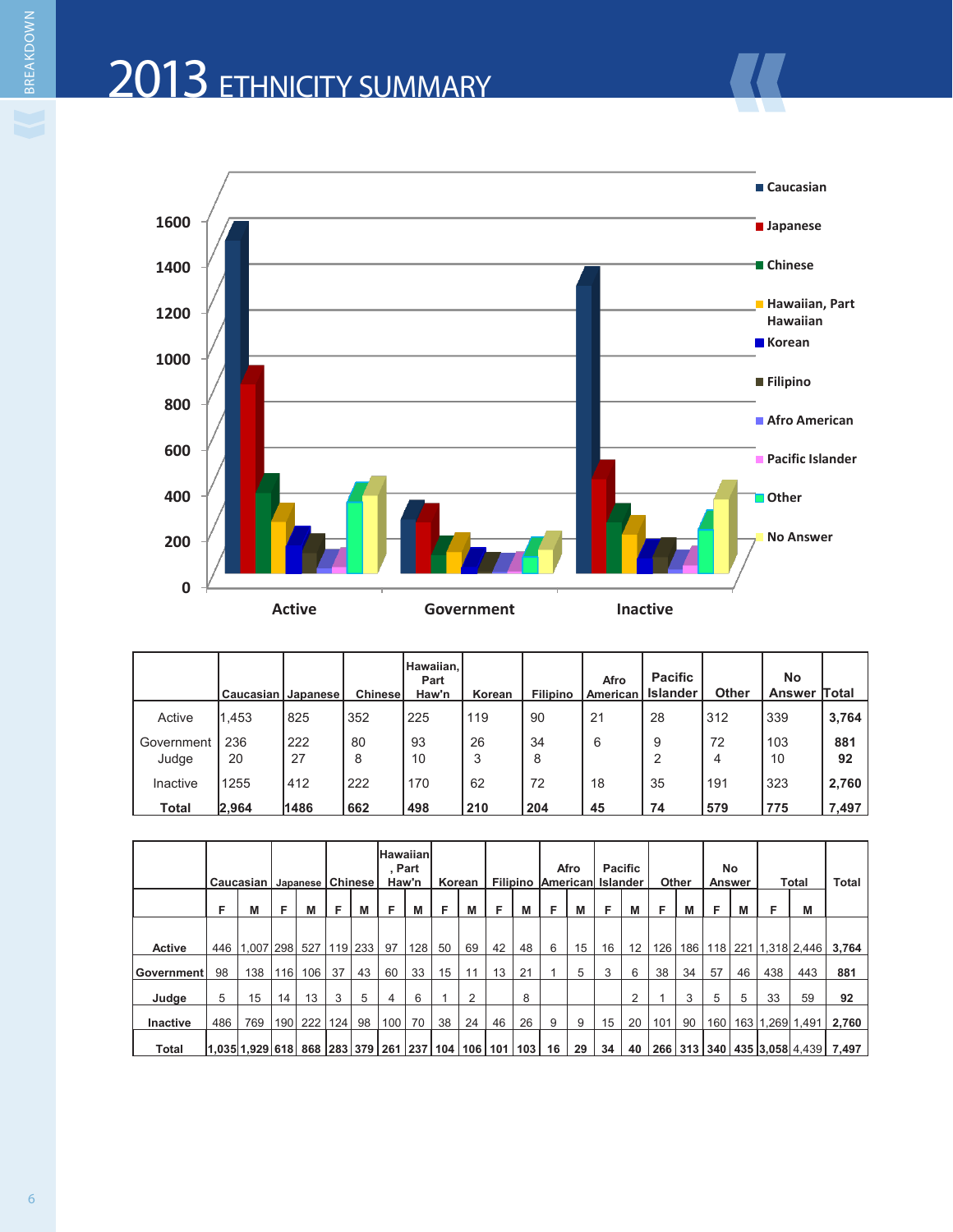## 2013 INSURANCE INFORMATION



| <b>Licensing Year</b> | *With Insurance | *Without Insurance | *Not Applicable<br>(In House Counsel) |
|-----------------------|-----------------|--------------------|---------------------------------------|
| 2012                  | 2,509           | 718                | 537                                   |
| 2011                  | 2,466           | 741                | 485                                   |
| 2010                  | 2,449           | 765                | 455                                   |

**\* Data reflects the information gathered for the calendar year reflected.**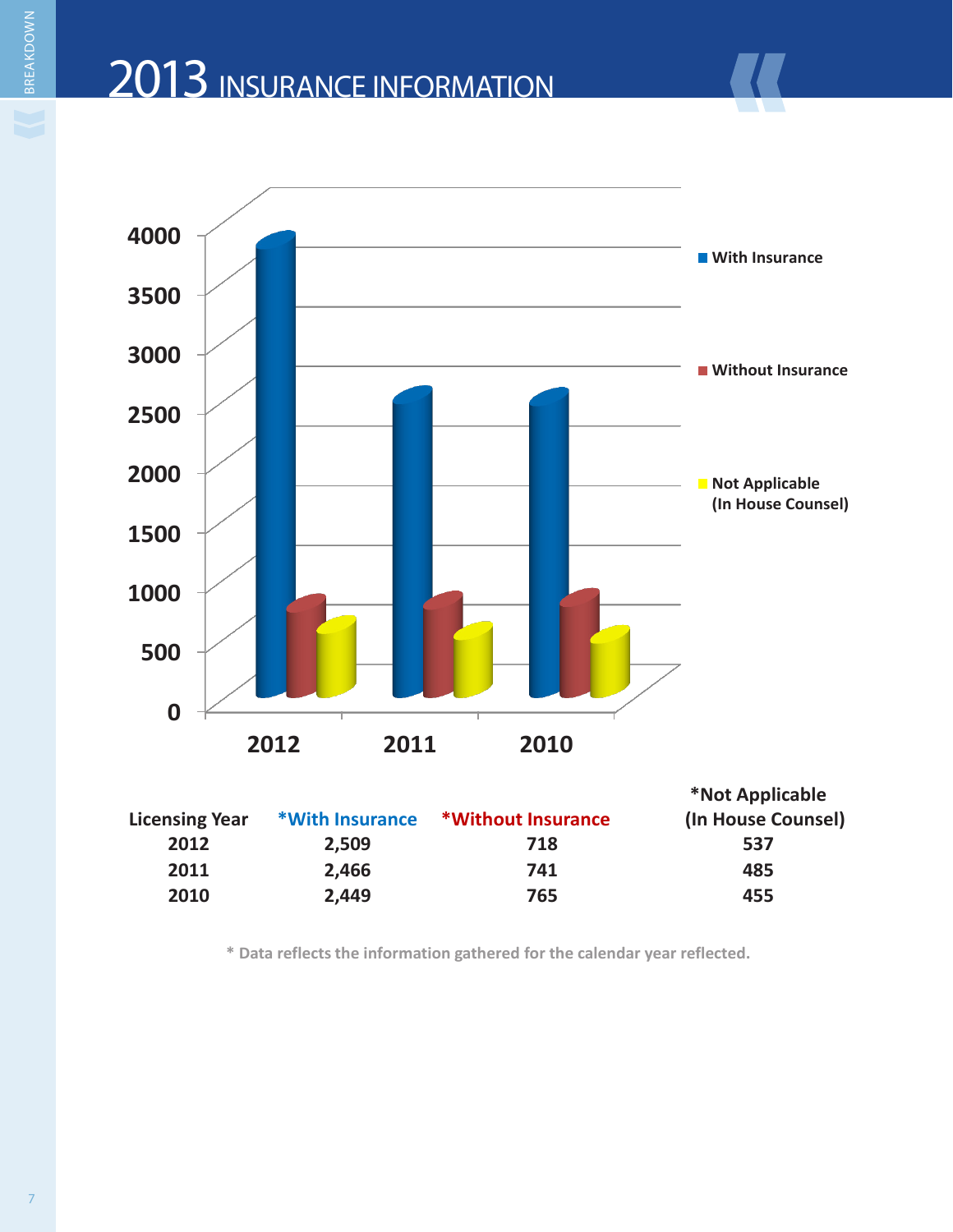

|      | <b>Status</b>     | Total # of<br><b>Members</b> | # of Members<br><b>Providing Pro Bono</b> |     | *2012 Pro Bono<br><b>Hours Reported</b> | Average |
|------|-------------------|------------------------------|-------------------------------------------|-----|-----------------------------------------|---------|
| 2012 | <b>Government</b> | 881                          | 215                                       | 24% | 7.524                                   | 35.00   |
|      | Judges            | 92                           | 40                                        | 43% | 2.144                                   | 53.59   |
|      | <b>Active</b>     | 3.764                        | 2,336                                     | 62% | 139.471                                 | 59.71   |
|      | <b>Inactive</b>   | 2.760                        | 509                                       | 18% | 32.352                                  | 63.56   |
|      | Total             | 7.497                        | 3.100                                     | 41% | 181,490                                 | 58.55   |

|      | <b>Status</b>   | Total # of<br><b>Members</b> | # of Members<br><b>Providing Pro Bono</b> |     | *2011 Pro Bono<br><b>Hours Reported</b> | Average |
|------|-----------------|------------------------------|-------------------------------------------|-----|-----------------------------------------|---------|
| 2011 | Government      | 889                          | 257                                       | 29% | 7.714                                   | 30.02   |
|      | <b>Judges</b>   | 89                           | 52                                        | 58% | 2.331                                   | 44.83   |
|      | <b>Active</b>   | 3.692                        | 2,330                                     | 63% | 141.638                                 | 60.79   |
|      | <b>Inactive</b> | 2.717                        | 528                                       | 19% | 44.669                                  | 84.60   |
|      | Total           | 7.387                        | 3,167                                     | 43% | 196,351                                 | 62.00   |

|      | <b>Status</b>     | Total # of<br><b>Members</b> | # of Members<br><b>Providing Pro Bono</b> |     | *2010 Pro Bono<br><b>Hours Reported</b> | Average |
|------|-------------------|------------------------------|-------------------------------------------|-----|-----------------------------------------|---------|
| 2010 | <b>Government</b> | 877                          | 272                                       | 31% | 8.993                                   | 33.06   |
|      | Judges            | 86                           | 55                                        | 64% | 2.910                                   | 52.90   |
|      | <b>Active</b>     | 3.669                        | 2.456                                     | 67% | 160.141                                 | 65.20   |
|      | <b>Inactive</b>   | 2.710                        | 645                                       | 24% | 60.281                                  | 93.46   |
|      | Total             | 7.342                        | 3.428                                     | 47% | 232.325                                 | 67.77   |

**\* Data reflects information gathered for the calendar year reflected.**